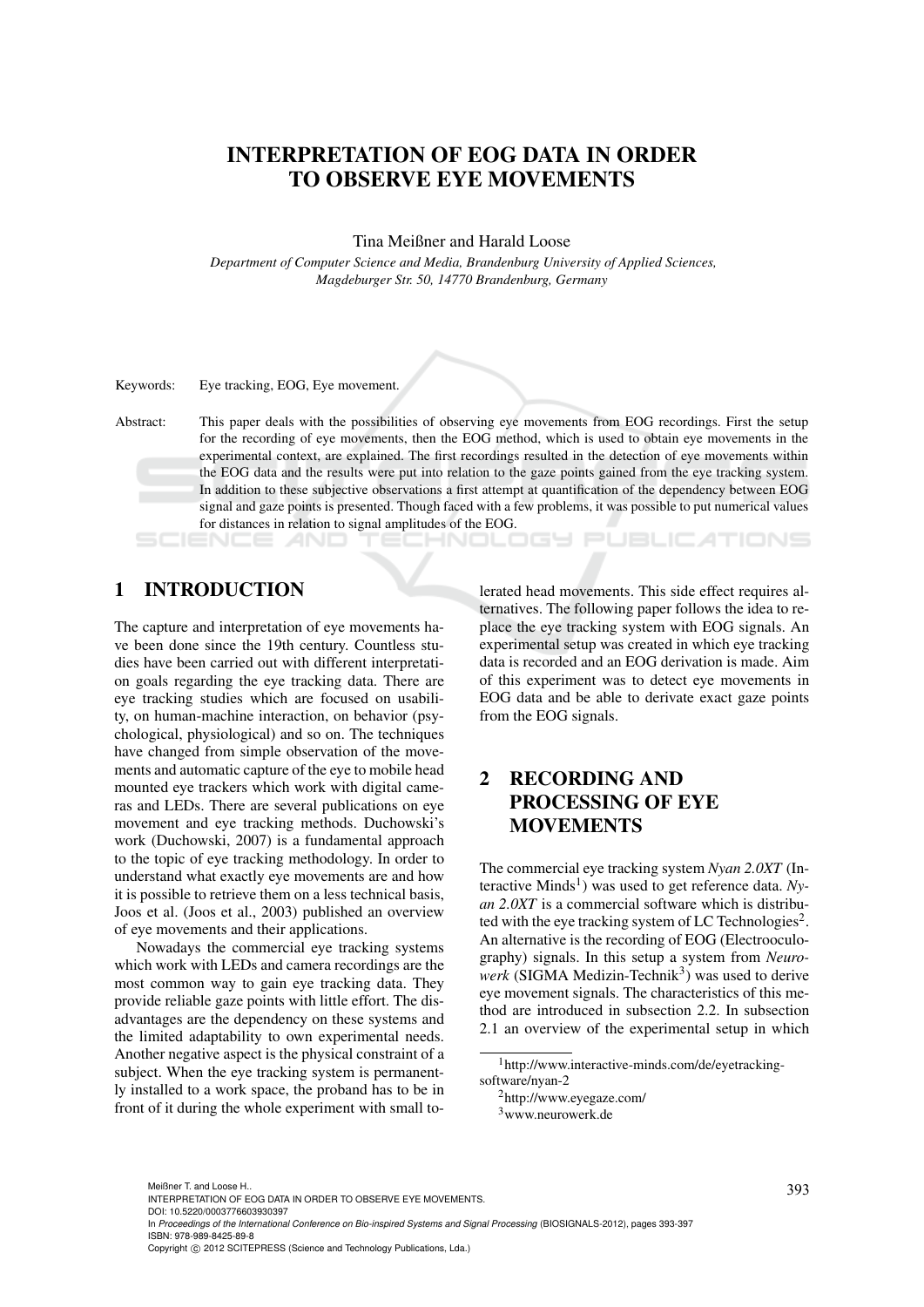the recordings and tentative interpretations were made is explained.

#### 2.1 Experimental Setup

The experimental setup was based on former biosignal experiments as well as first test scenarios for collecting EOG data. A subject had to look at a screen presentation while the eye movements were simultaneously recorded using both devices. The screen presentation consisted of 24 slides. Each of them is shown for four seconds (details in section 3).

The subject was seated in front of the monitor within a distance of 60-70 cm. The recording was carried out two times to have the possibility to compare the recordings and their resulting interpretations.

The recorded eye tracking data were visualized using *Nyan 2.0XT*. A program called *EyeValuation* was developed to import, analyze and visualize eye tracking data. The proprietary EOG signals were imported into MATLAB<sup>4</sup> and splitted into slides or groups of slides for visualization.

#### 2.2 Functionality of the EOG

The electrooculography is the measurement of the potential difference between the positively charged cornea and the negatively charged retina. The eye's electrical field is measurable through surface electrodes near the eye: Electrodes are placed left to the left eye and right to the right eye to obtain horizontal eye movements, above and under the left eye for vertical motions. Two separate signals with positive and negative amplitudes as an indicator of eye movement are received. When the eyes move to the right the voltage changes to a positive value. During a leftwards movements, the voltage inverts to a negative value (Malmivuo and Plonsey, 1995, p. 580). During an upward (vertical) motion of the eyes, the signal's voltage drops into the negative area and vice versa when the eyes move downward. By having both signals it is pretty easy to get a general idea of where the eyes are moving towards, but it is difficult to pinpoint the exact gaze position. The analysis of the EOG signals is presented in section 3.

#### 3 RESULTS

As mentioned before the commercial eye tracking system was used in former experiments and its reliability was tested. In this experiment the eye tracking

<sup>4</sup>The MathWorks, Inc.: MATLAB http://www.mathworks.com/

system acts as a reference for comparing the EOG data to the correct eye movements and gaze points. It provides information about the location and duration of a gaze point and enables an interpretation of the EOG data. The following subsections presents the eye tracking and EOG data received during the experiment for selected slides and a first quantification of the EOG values in regard to exact gaze points.

#### 3.1 Task Slides

After an initial slide there are task slides with instructions for the proband. The fixation points of the subject and saccades are visible in fig. 1.



The gaze points that exceed a certain gaze time duration (fixations) are represented by circles. The larger the diameter of the circle, the longer the gaze duration. The sequence of reading is apparent through the movements from one fixation point to the other (saccades). The subject started at the top left and successively read the four lines. Looking at the EOG data of the task slide (see fig. 2) the reading rhythm is recognizable. On both sides (horizontal and vertical mo-



Figure 2: EOG data for task slide (left: horizontal movements, right: vertical movements).

vements) the reading of the four lines of the task slide can be identified. The horizontal eye movement follows a regular flow from left (negative) to right (positive), then the eye moves left to the beginning of a new line and moves to the right again. This happens for each line. The length of the lines corresponds to the transition from the negative to the positive voltage range. The third left to right development is the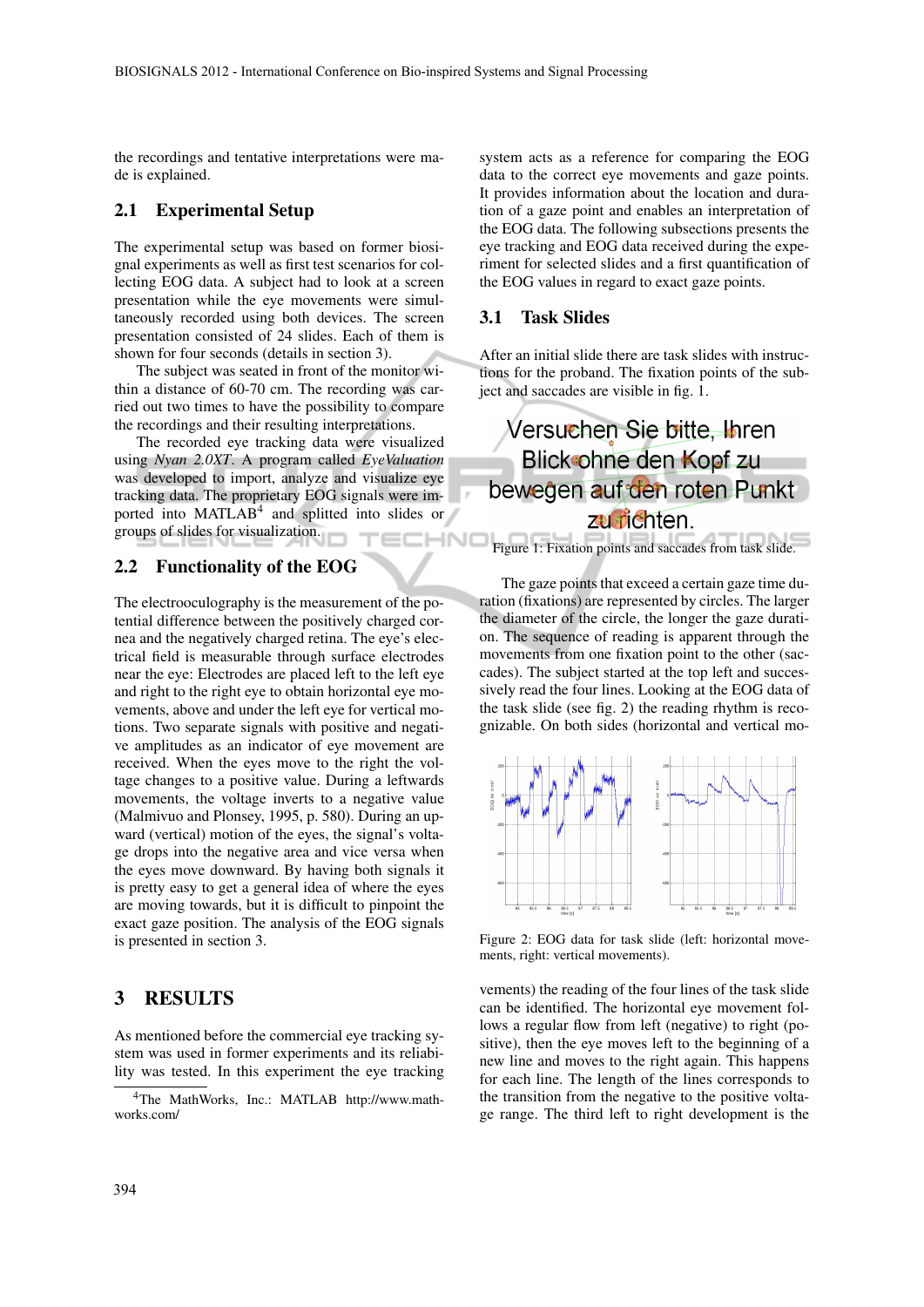longest which is in conformity with the length of the third line. This similarity indicates a direct dependency between distances on screen and values between negative and positive peaks.

The vertical movements show the same dependencies between distance and voltage values like the horizontal movements. The difficulty of analyzing the EOG signals is the quantification of the voltage values.

### 3.2 Angle Slides

In the experiment there were angle slides where a red dot wanders from the center of a bar to the right in steps of six, back to the center, then six steps to the left and back to the center. The distance between each step covers about 10 degrees, which is about 100 pixels on the screen (of the experiment). The sequence of the moving point can be detected best in the fig. 3 which was generated in the *EyeValuation* program.



Figure 3: Gaze points for angle slide (slide is integrated).

Every point had to be fixated for four seconds which the subject did quite smoothly. The complete EOG signal for the angle slide section is shown in figure 4. The horizontal movements were made evenly.



Figure 4: EOG data for angle slides (left: horizontal movements, right: vertical movements).

It is possible to detect the six steps to the right (ca. 100  $\mu$ V each). The distance between the steps on screen was about 100 pixels, ergo 100 pixels are represented through  $100\mu$ V. The noticeable drop towards the negative voltage spectrum is due to the jump from the outer right point to the center (movement to the left). The six steps to the left can be detected as well (-100  $\mu$ V). Though, not in this figure apparent, both peaks from the sides to the center have approximately the

same value which proves the dependency between distance on screen and the measured EOG amplitude. If 100 pixels are represented by 100 *µ*V, 600 pixels must be aquivalent to 600  $\mu$ V and this is what was measured (see fig. 4).

Since the task was to follow the red dot on a bar, there are no major vertical movements. The noticeable outliers are simply blinks of the subject and should not disturb the analysis.

#### 3.3 Fixation Crosses

In order to receive vertical movements, a fixation cross sequence on five slides was created: cross right, left, up, down and center. The gaze points for the whole fixation cross process as well as the combined cross slides are presented in fig. 5.



Figure 5: Gaze points from fixation crosses slide (red crosses: fixation crosses from slides).

The gaze points are almost identical to the fixation crosses; the paths from one cross to another are recognizable. The EOG data for the whole fixation crosses section is shown in fig.6.



Figure 6: EOG data from fixation crosses (left: horizontal movements, right: vertical movements).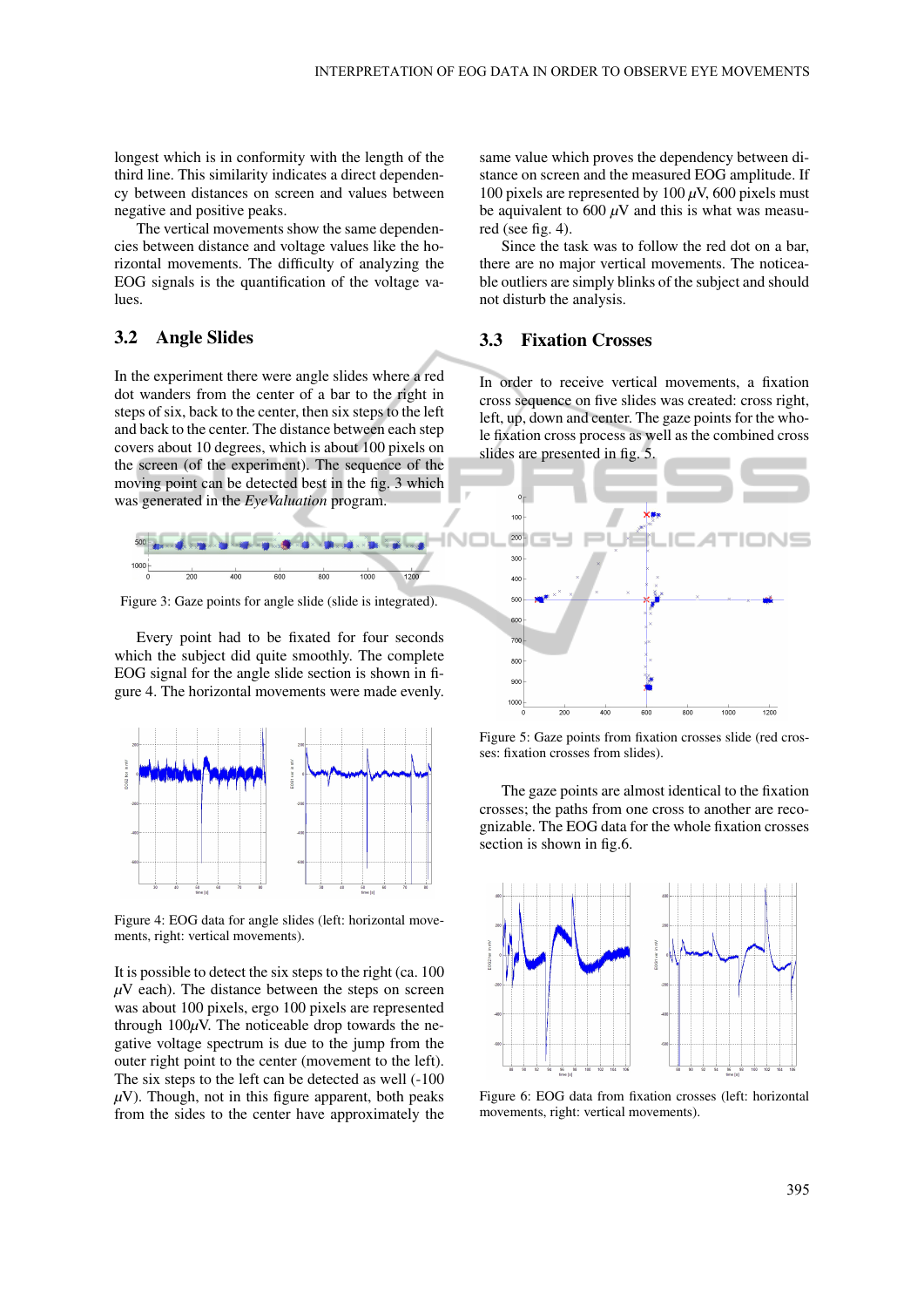At 94 seconds there is a very strong amplitude in the negative voltage area of the horizontal signal. This is due to the crossing of the slide from the right cross to the left cross. The values validate again that the distance the eye has to cover is proportional to the change of the EOG signal.The same is observable when the subject had to look at the upper cross. During the left-to-top-movement the signal of the vertical movement changes, too. The upward eye movement is clearly detectable  $(-300 \mu V)$ . The same is observed for the down movement from the top cross to the lower cross (450  $\mu$ V). Afterwards the signal converts into a negative run because the eye moves from the lower cross to the middle cross and the sequence is over. During those movements the horizontal signal evens out at around zero because no further left-rightmovements are made.

It was easy to detect eye movements through an EOG system. The proband is not restricted in the usual movements and a technical calibration, like it has to be done for the commercial eye tracking system, is not needed. The disadvantage of the EOG system, compared to the gaze positions from the eye tracking data, is the lack of quantification of the voltage values in order to receive pixel positions. An attempt of such quantification is mentioned in subsection 3.4.

# 3.4 Quantification of EOG Data and Eye Movements

The filtered (Notch filter) EOG signal, provided by the *Neurowerk* software, was analyzed to derive exact gaze points from voltage values. The quantification was done for a task slide which consists of four lines to be read (see figure 1). The signal has been "splitted" into four parts to be able to measure and compare voltage values and gaze points (see fig. 7). The amplitudes of the line breaks (end of one line to the beginning of the next line) for vertical and horizontal movements were chosen for a sample quantification. The length of the signal change was measured and quantified. In order to compare those values to a distance covered on screen, the gaze points for the reading section have been examined within *EyeValuation*.

During vertical movements one pixel can be represented by 0.95  $\mu$ V, during horizontal movements one pixel covers about 1.76  $\mu$ V. It was possible to calculate approximated values for the vertical movements. First the starting point had to be determined from the position of last upward movement until the peak of normalization (striving towards 0). The calculated starting point is around 385 px. The starting point according to the gaze points in *EyeValuation* is 375 px, so it is a pretty good result.



Figure 7: Filtered and labeled EOG data (from *Neurowerk*).

For the starting point of line two the distance from the last peak up until the starting of the downward movement (maximum amplitude) is needed. The calculation of the starting point of line 2 result in a value of around 478 px. Compared to the gaze point from *EyeValuation*, which is around 480, the result is very satisfying. The same happens with the other two lines, the results are always in the proximity of the eye tracking position.

The calculation of horizontal positions is a bit more complicated. The micro jumps caused be fixations and saccades while reading have to be included into the calculations, therefore increasing the amount of work. These calculations are not part of this paper.

# 4 CONCLUSIONS

The information gain of the EOG when compared to proven measuring systems (eye tracking system) is high. It is recommendable to use the EOG system in combination with commercial eye tracking systems to obtain verified results. EOG data is useful in the field of eye movement analysis. The problems described in section 3 are the initial point for the continuation of this experiment. The first results were satisfying for vertical eye movements.

The development of an eye tracking system with an integrated EOG system to visualize and interpret both data sets could be the next goal, offering fields of application in health business.

#### **REFERENCES**

Duchowski, A. (2007). *Eye Tracking Methodology: Theory and Practice*. Springer Verlag.